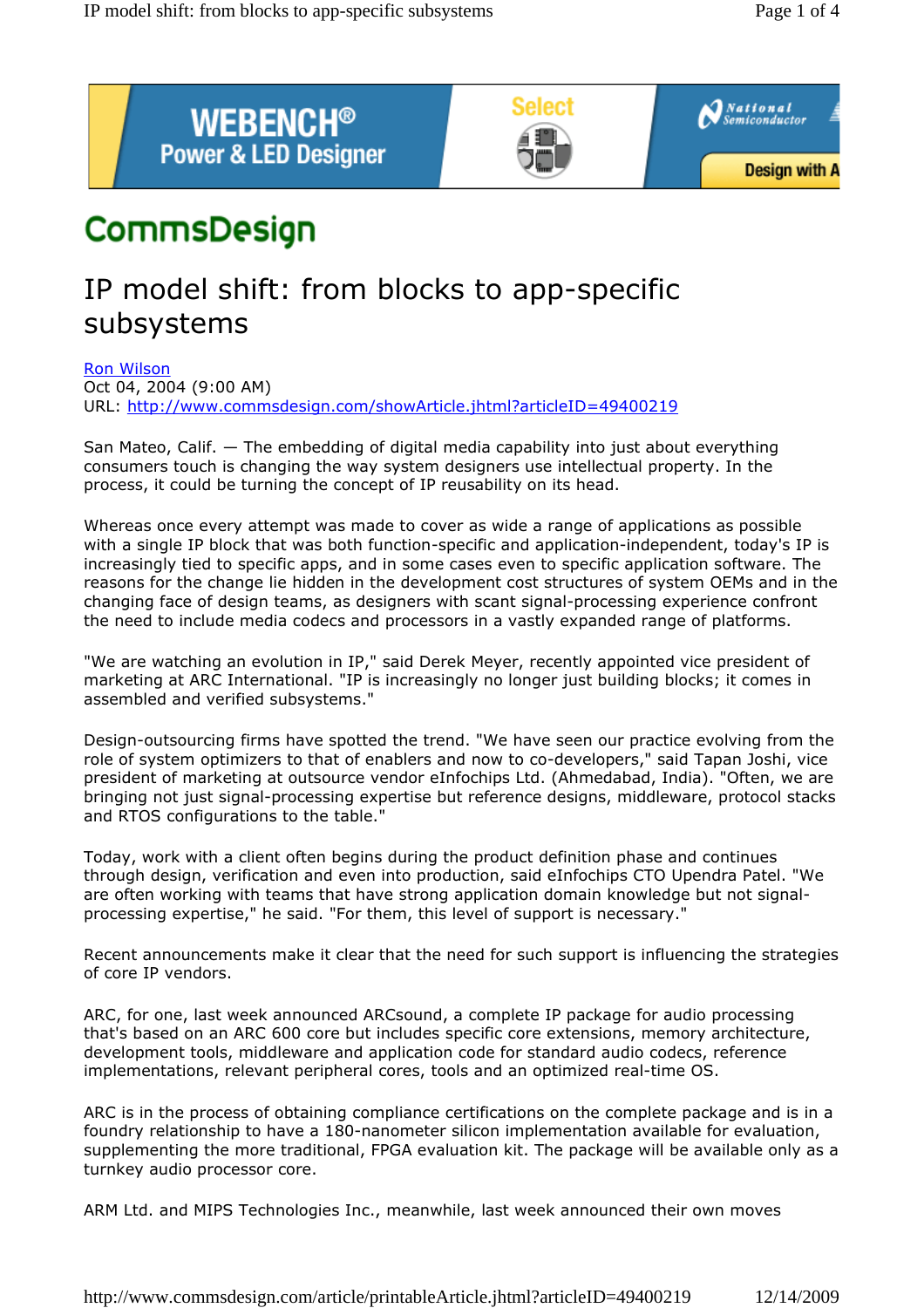toward application-specific support. MIPS introduced a single-instruction, multiple-data (SIMD) instruction-set extension aimed at audio and voice-over-Internet Protocol (VoIP). ARM rolled Neon — a SIMD architectural extension, architecture-specific compiler and set of open application programming interfaces directed specifically at streaming digital content. Both companies said broader architectural support is in the works.

"We are indeed seeing IP becoming more application-specific," affirmed Will Strauss, president of analysis firm Forward Concepts (Tempe, Ariz.). "And the reason is signal processing.

"As systems OEMs move digital media into their products, they are encountering an entirely unfamiliar technology. Until very recently, only a select group of EEs and applied-math majors learned anything about numerical algorithms in school. You could get a PhD in computer science without ever studying them.

"So the generation of microprocessor-oriented EEs and C programmers who inhabit most design teams don't have the background for media signal processing. In the face of all these media standards, they expect to have all the algorithms — verified and certified — delivered to them along with the RTL. The leading DSP vendors, like Texas Instruments, recognized this and have been supplying that level of applications support, and now the IP vendors who want to serve this market are having to follow. You can't just ship these guys a RISC core and a C compiler."

#### **All media, everywhere**

Strategists in the consumer and communications industries think digital media will permeate almost every aspect of electronics in coming years. One of the most radical scenarios for this view is presented by Philips Semiconductors executive vice president for technology and strategy Theo Claasen. Claasen sees the consumers and knowledge workers of the near future living enveloped in media: messages, both personal and commercial, electronic transactions, audio, still images and video.

"Devices that touch the individual will be multifunction," Claasen declared. "Think of three settings: a leisure-time setting in your living room, a mobile setting when you're out and about or in your office, and an automobile setting. We believe people will want access to all of their media in each of those settings, with the user interface and the presentation always adjusted [for] the circumstances.

"For instance, in your living room you might want to watch a movie on a home theater system with full high-fidelity surround sound. But sitting in your car waiting to pick up the kids, you might want to see the same movie on a small screen. Or you may want to preview the movie on your cell phone to see if it's something you want to rent that evening."

Claasen called such a scenario feasible if three conditions were met: The experience was compelling, the user interface was easy and the price was affordable. "If we can achieve this, the semiconductor content of consumer and communications devices will increase so rapidly that the consumer semiconductor segment will grow faster than the electronics industry for perhaps five to seven years," he said.

#### **All media, inside**

But such a future means that media codecs and processors will be going into systems where they have never been before — and integrated by design teams with little or no prior digital media-processing experience. That is leading IP vendors into a radical change in business models.

Reusability has been one of the greatest goals of IP design. In practice, that has meant designing an IP core so that it cleanly performs a range of highly generic functions. The more purely functional the design, the more likely that the core could be used by a number of design teams without alteration to the RTL or, more important, the verification suite.

But for some vendors, the new goal is to provide a complete subsystem, all the way from RTL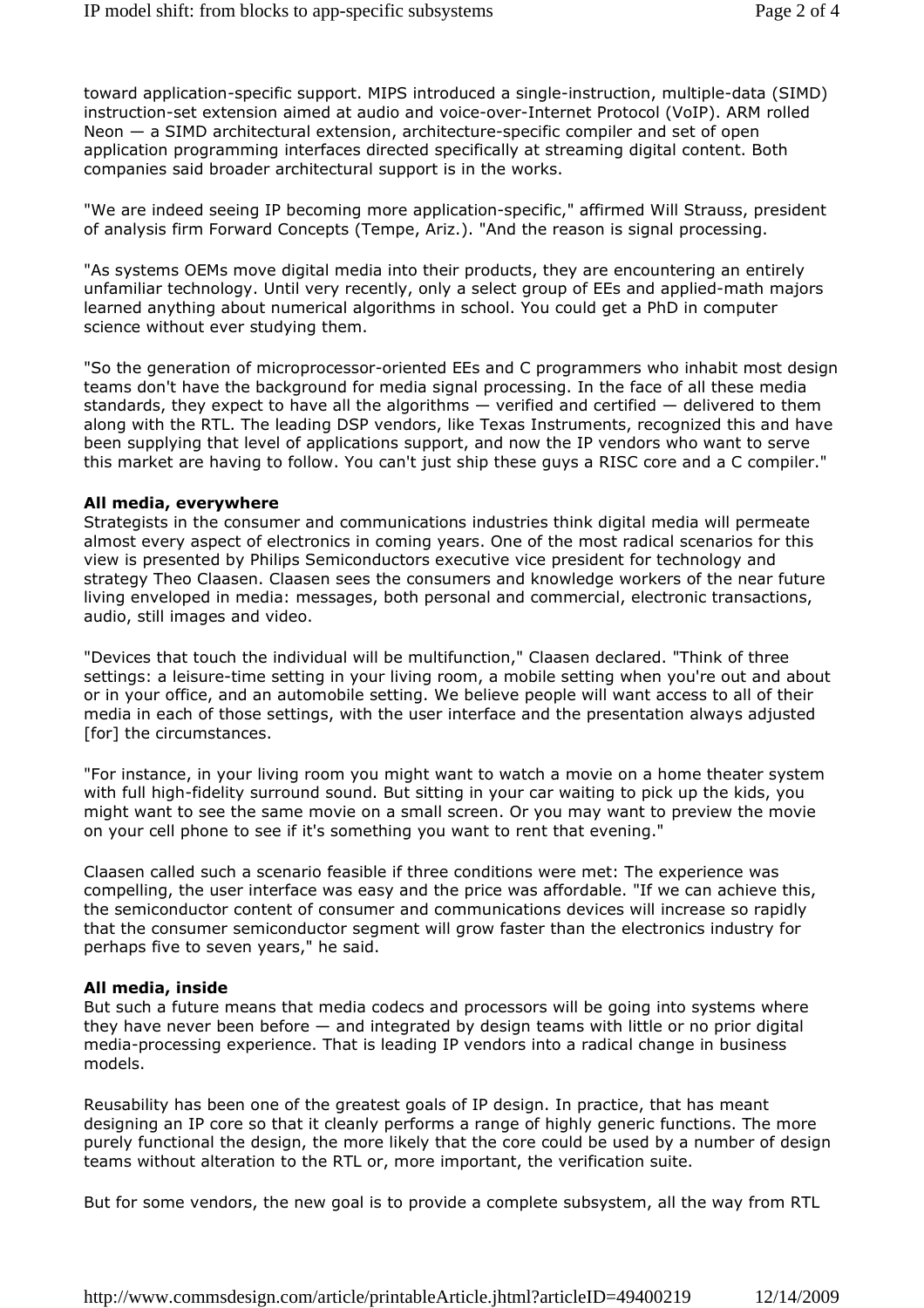to application software, that is specific to a particular application and preverified with particular data sets, and that requires little or no application expertise on the part of the user.

"We are seeing the customer base expanding to include customers with no audio integration experience,'' Meyer said. "Here is a cell phone or digital camera design team suddenly having to produce a standards-compliant audio subsystem, when they have never done anything like that before. They are behind the eight ball on time-to-market."

"There's no question that as these media proliferate, the number of developers working with streaming content is likely to increase rapidly," said Kerry McGuire, product-marketing manager at ARM. "We need to make provision for development teams that don't have resources for hand coding a set of audio or image-processing algorithms for a piece of custom hardware."

A second factor is total development cost. IP has always, at the end of the day, been a tool for reducing development time and cost. When IP meant generic functional blocks, the job of reducing time and cost was limited to making the RTL easy to integrate and verify. But in media markets, development can mean not just silicon design and verification but also such systemlevel issues as middleware and application development, certification by independent agencies like Dolby, or even presenting the finished system to a set of golden eyes or ears to receive a judgment. IP vendors are being pushed to help with these issues.

### **Rollout particulars**

Both the MIPS and ARM instruction-set extensions provide a SIMD signal-processing environment by partitioning the 32-bit or 64-bit execution pipeline into 8-, 16- or 32-bit slices and executing identical operations in parallel in each slice. Thus, by the addition of a relatively small amount of control logic, the machines become parallel-processing units. The same technique has been used for years in the Intel Architecture MMX extensions and a number of other architectures.

While the ARM and MIPS extensions are just architectural documents — not implementations in silicon or even IP at this point  $-$  both vendors say they have plans for extensive applicationspecific support.

The ARM extensions will be implemented on "a next-generation ARM architecture," McGuire said. It will include a compiler that optimizes code for the SIMD instructions and specific algorithms accessible through a set of OpenMAX APIs. "We intend to support handcrafting of SIMD code for design teams that prefer to work that way, but also precoded libraries of known hot spots and a compiler that is capable of utilizing the SIMD instructions very efficiently," McGuire said.

MIPS intends to provide not just tools and libraries but also applications code and, eventually, certification for audio and VoIP apps. The company is also working to add the necessary new contexts to its embedded Linux to deliver OS support.

Both companies' extensions fit in between the capabilities of their basic CPU cores and mediaprocessing capabilities already available through add-on accelerators. ARM offers the Optimo capability, which derives an accelerator directly from the application code and attaches it to the AXI bus. MIPS has for some time offered a heavier-weight SIMD capability in its MDMX coprocessor.

Both companies said that the lighter-weight extensions embedded in the CPU execution pipelines were tailored to the specific needs of the audio, VoIP and, in ARM's case, imageprocessing applications for which they were intended.

The narrow focus on specific applications in all these designs permitted significant acceleration to be achieved with minimal additional silicon area. ARC's move involved the addition of multiply-accumulate hardware and a somewhat more aggressive local memory configuration. The ARM and MIPS extensions complicate the pipeline but provide SIMD capability rather than